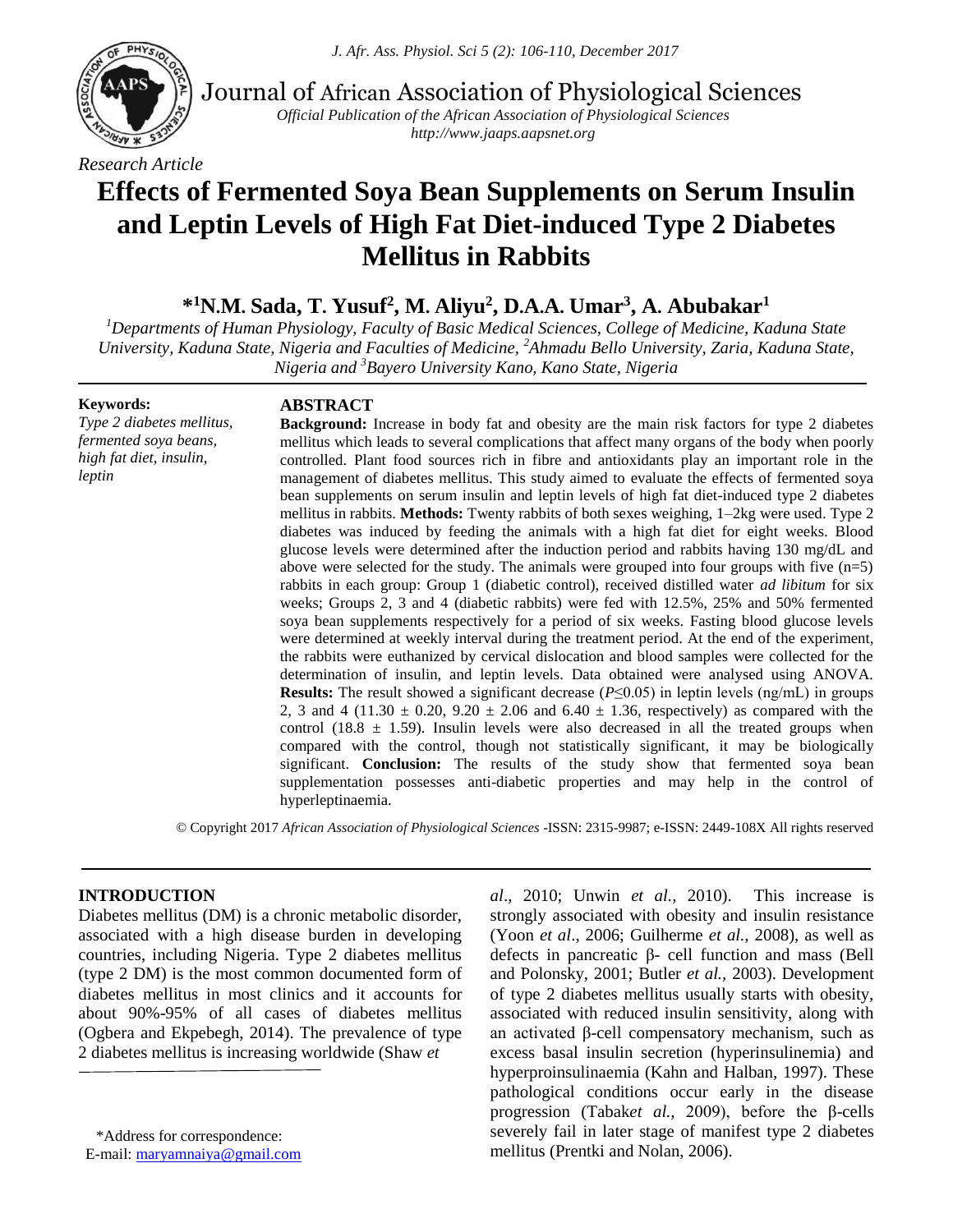### **MATERIALS AND METHODS**

All chemicals used were of analytical grade: (Cholesterol: Kem Light Laboratories Pvt Ltd., Mumbai, India), digital glucometer and strips (Accucheck advantage, Boche Diagnostic, Company).

## *Collection and Preparation of Fermented Soya Bean Supplements*

Soya bean of the variety, TGX-1448-2E was purchased from Institute for Agricultural Research (IAR), Ahmadu Bello University, Zaria (ABU). The seeds were washed and soaked in a plastic container for fortyeight hours, with the water unchanged (fixed fermentation) (Uyoh *et al.,* 2009). After forty-eight hours, the seeds were drained, air dried and ground into fine granules. The fermented soya beans were then constituted into 12.5%, 25% and 50% supplements by combining the appropriate percentage by weight with the animal feed (The 12.5% contained, 12.5% fermented soya bean and 87.5% animal feed; 25% contained, 25% fermented soya bean and 75% animal feed; 50% contained 50% fermented soya bean and 50% animal feed).

## *Experimental Animals*

Twenty (20) rabbits of both sexes weighing between  $1kg - 2kg$  of about five to eight weeks of age were used for the study. The animals were obtained from the animal house, Faculty of Veterinary Medicine, ABU, Zaria. They were kept in well aerated laboratory cages in the animal house, Department of Human Physiology, ABU, Zaria and left to acclimatize for two weeks before the commencement of the experiment. They were fed with Grower's mash from Vital Feeds Company Plc. Jos and water was provided *ad libitum*.

## *Experimental Induction and Determination of Diabetes Mellitus*

The rabbits were handled in accordance with the principles guiding the use and handling of experimental animals, ABU, Zaria. Ethical approval was obtained, with Approval No: ABUCAUC/2017/035**.** The animals were fasted from feeds for 12-14 hours prior to commencement of the experiment, but allowed water *ad libitum*. Type 2 diabetes mellitus was induced by feeding the animals with a high fat diet (2% cholesterol, 20% groundnut mill and 10% groundnut oil) as reported by Kolawole *et al.*(2012) for eight weeks. Fasting blood glucose levels were determined by using the glucose oxidase method (Trinder, 1969) with ONE TOUCH BASIC<sup>®</sup> Glucometer (LIFESCAN, Inc 2001 Milpitas, CA 95035, USA) and results were reported as mg/dl (Rheney and Kirk, 2000).

# *Experimental design*

After the induction of type 2 diabetes mellitus, rabbits having fasting blood glucose levels of 130mg/dL 107

(Sharma *et al*., 2003; Diez *et al.,* 2013) and above were selected for the study. The animals were randomly assigned into experimental and control group of five (5) rabbits each, as follows;

Group 1: Diabetic positive control, were allowed access to distilled water *adlibitum* for six weeks.

Group 2: Diabetic rabbits were fed on 12.5% fermented soya bean supplement for six weeks.

Group 3: Diabetic rabbits were fed on 25% fermented soya bean supplement for six weeks.

Group 4: Diabetic rabbits were fed on 50% fermented soya bean supplement for six weeks.

#### *Blood Sample Collection and Serum Preparation*

At the end of the six weeks treatment period, the rabbits were euthanized by cervical dislocation and blood samples were collected from the animals through cardiac puncture. About 5 mL of blood were collected into specimen bottles and allowed to clot and separated by centrifugation at 3,000 g for 10 minutes using Centrifuge Hitachi (Universal 32). The supernatant obtained were used for the determination of insulin, and leptin concentrations.

## *Biochemical Estimations*

The sera were used for the determination of serum insulin and leptin levels, using rabbit ultra-sensitive enzyme-linked immunosorbent assay (ELISA) kits (GenAsia Biotech, Co., Ltd. Shanghai, China), with catalogue numbers, GA-E0015RB (insulin) and GA-E0017RB (leptin) according to the manufacturer's instructions.

The principles were based on biotin double antibody sandwich technology (Schmidt *et al.,* 2012).

## *Statistical Analysis*

Data obtained from the study were expressed as mean  $\pm$ SEM. Statistical comparisons were performed by one way analysis of variance (ANOVA), followed by Tukey's post hoc test. The results were considered statistically significant if the  $P \le 0.05$ .

## **RESULTS**

The result showed a statistically significant decrease (*P*≤0.05) in serum leptin levels in the groups fed on 12.5%, 25% and 50% supplement  $(11.30 \pm 0.20, 9.20 \pm 0.20)$ 2.06 and  $6.40 \pm 1.36$  ng/mL) respectively, as compared to control group (18.8  $\pm$  1.59 ng/mL). Serum insulin levels were also decreased, though not statistically significant, in all the treated groups, when compared with the control group as shown in table 1

## **DISCUSSION**

 *J. Afr. Ass. Physiol. Sci. 5 (2): December, 2017 Sada et al*  Chronic excess energy consumption promotes hyperinsulinaemia and insulin resistance through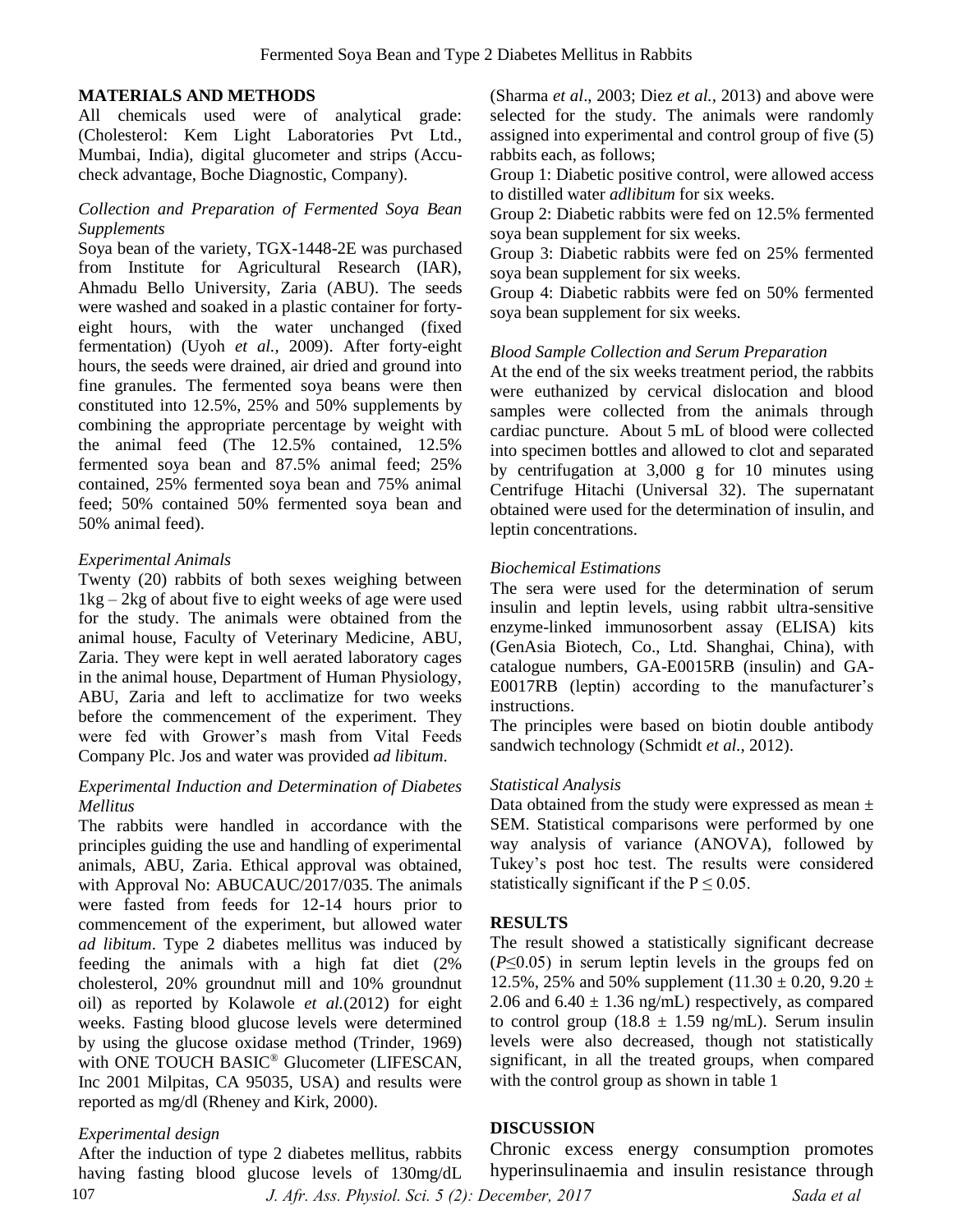stimulation of insulin secretion, triacylglyceride synthesis and fat accumulation with downregulation of insulin receptors and post receptor signalling (Kahn *et al.,* 1997).

**Table 1:** Effect of fermented Soya bean supplement on Serum Insulin and Leptin levels of High Fat Diet– Induced diabetic rabbits.

| <b>Group/Treatment</b>         | Leptin                        | Insulin          |
|--------------------------------|-------------------------------|------------------|
|                                | (ng/mL)                       | (ng/mL)          |
| Diabetic+ Untreated            | $18.8 \pm 1.59$               | $26.60 \pm 2.27$ |
| Diabetic $+ 12.5\%$ Soya beans | $11.30 \pm 0.20$ <sup>a</sup> | $16.80 \pm 3.32$ |
| Diabetic + 25% Soya bean       | $9.20 \pm 2.06^{\text{ a}}$   | $19.20 \pm 0.73$ |
| Diabetic + 50% Soya bean       | $6.40 \pm 1.36$ <sup>a</sup>  | $24.40 \pm 6.12$ |

Values are expressed as mean  $\pm$  SEM; n = 5.

<sup>a</sup>Statistically significant when compared with control group ( $P \leq 0.05$ ).

Insulin resistance is associated with increased level of insulin along with high level of fasting blood glucose level, as seen in type-2 diabetic condition. This is because the adipose tissue, liver and muscles fail to absorb glucose in response to increasing serum insulin. In the present results, animals fed with the fermented soya bean supplements showed lower insulin level concentration, though not statistically significant when compared with the diabetic untreated control group. This suggests that there was an improvement in the hyperinsulinaemia. Soya beans are a significant source of phytochemicals such as isoflavones, phytosterols and lecithins, as well as soluble fibres, saponins, proteins and polysaccharides, which may act collectively or through independent mechanisms to confer unique health benefits (McCue and Kalidas, 2004; Manach *et al.,* 2004). The decreasing effect may have been as a result of the soya isoflavone ability to activate AMPactivated protein kinase (AMPK), which is an energy sensor that promotes glucose uptake, fatty acid oxidation, mitochondrial biogenesis, and insulin sensitivity (Cederroth *et al.,* 2008; O'Neill, 2013).

Soya bean proteins are involved in the improvement of peripheral insulin sensitivity and glucose tolerance probably due to the glycine and arginine ability to stimulate pancreatic secretion (Lavigne *et al.,* 2000). Resistant starch, like dietary fibre, which is not digested in the small intestine but passes to the large bowel acts as a substrate for colonic fermentation and has been reported to decrease postprandial glucose and insulin responses, improve whole body insulin sensitivity, lower triacylglycerides and HDL, increase satiety and reduce fat storage (Higgin *et al.,* 2004). The lower insulin level may therefore be as a result of the activities of soya bean proteins and soya fibre, along

with naturally occurring isoflavones, which are phytoestrogen in nature and are structurally and functionally similar to oestradiol (Knight and Eden, 1996). The result is in agreement with the work of Choi *et al.,* (2016), which showed that insulin levels were significantly lower in animals supplemented with fermented soya bean paste than in the nonsupplemented group in diet induced obese (C57BL/6J) mice.

Serum leptin levels were significantly decreased in this study in all the groups treated with the fermented soya bean supplements, when compared to the untreated diabetic control group. Soya bean is rich in isoflavones, protein, fatty acids, saponins and phospholipids which were shown to have beneficial effects on serum leptin level, and other hormonal, cellular, or molecular mechanisms associated with adiposity (Manzoni *et al.,* 2005). Soya protein was also shown to stimulate satiety and then prevent weight gain (Aoyama *et al.,* 2000; Nagasawa *et al.,* 2002), hence inhibiting body fat induced leptin secretion. Similarly, an anti-obesity effect on rats was also reported from soya peptide consumption by activating the leptin-like signalling and AMP-activated protein kinase (Jang *et al.,* 2008), which in turn regulates leptin secretion. This work is consistent with the works of Choi *et al.* (2016) which showed that leptin levels were significantly decreased in animals supplemented with fermented soya bean paste than in the non-supplemented group in diet induced obese (C57BL/6J) mice and that of König *et al.,* (2008), who reported that meal replacement among humans with soya bean products twice daily, significantly reduced serum leptin levels as compared to the control diet. Other studies like that of Chen *et al.* (2006), indicated that soya isoflavones decrease body weight of rats and leptin mRNA, increase serum leptin levels, and ameliorate leptin and insulin sensitivities. In contrast, Azadbakht and Esmaillzadeh (2010), showed that soya beans products with the natural levels of isoflavone did not change the serum leptin level in postmenopausal women with metabolic syndrome. Inconsistent results in different studies might be due to the type of model used, method of processing the soya bean adopted, doses of isoflavone intake and the duration of study and also gender of the animals used. Further studies are therefore needed to clarify the effect of soya beans products consumption on serum leptin levels.

# **CONCLUSION**

The results of the current study show that fermented soya bean supplementation decreased serum insulin and leptin levels. This shows the efficacy of fermented soya bean supplement as anti-diabetic food that mitigates hyperleptinaemia.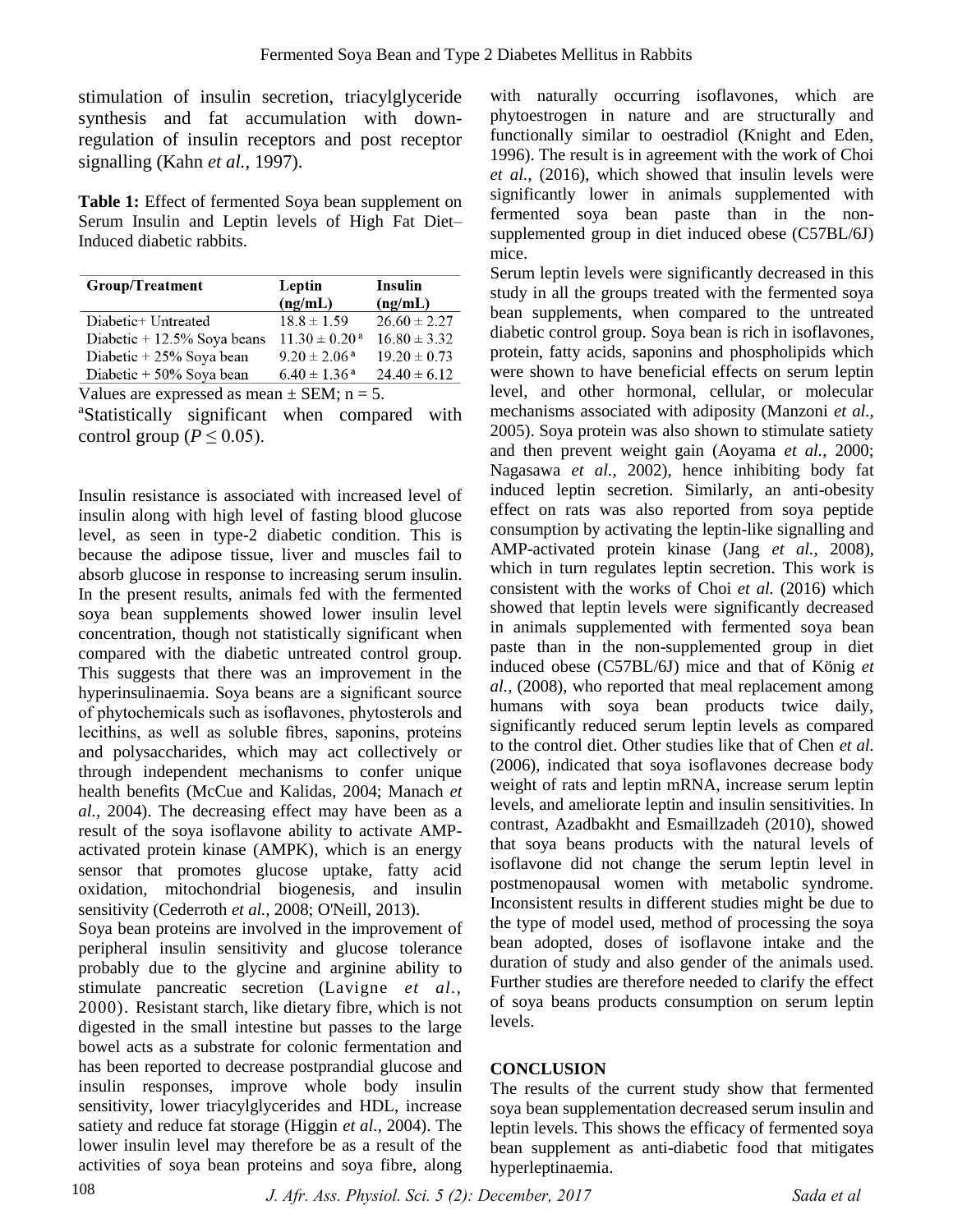## **REFERENCES**

- Aoyama, T., Fukui, K., Nakamori, T., Hashimoto, Y., Yamamoto, T., Takamatsu, K. and Sugano, M. (2000). Effect of soy and milk whey protein isolates and their hydrolysates on weight reduction in genetically obese mice. *Bioscience, Biotechnology and Biochemistry, 64 (12),* 2594–2600.
- Azadbakht, L. and Esmaillzadeh, A. (2010). A crossover trial on soy intake and serum leptin levels in women with metabolic syndrome. *Iran Journal of Research in Medical Sciences*, *15* (6), 317–323.
- Bell, G. I. and Polonsky, K. S. (2001). Diabetes mellitus and genetically programmed defects in beta-cell function. *Nature, 414,* 788–791.
- Butler, A. E., Janson, J., Bonner-Weir, S., Ritzel, R., Rizza, R. A. and Butler, P. C. (2003). Beta-cell deficit and increased beta-cell apoptosis in humans with type 2 diabetes. *Diabetes,* 52, 102-110.
- Cederroth, C. R., Vinciguerra, M., Gjinovci, A., Kühne, F., Klein, M., Cederroth, M., Caille, D., …. and Nef, S. (2008). Dietary phytoestrogens activate AMPactivated protein kinase with improvement in lipid and glucose metabolism. *Diabetes, 57,* 1176–1185.
- Chen, S. W., Zhang, L. S., Zhang, H. M., Feng, X. F. and Peng, X. L. (2006). Effect of soy isoflavone on gene expression of leptin and insulin sensibility in insulin-resistant rats. *Beijing Da Xue Bao*, *38* (2), 197–200.
- Choi, J. H., Pichiah, P. B. T., Kim, M. and Cha Y.J. (2016). Cheonggukjang, a soybean paste fermented with B. licheniformis\_67 prevents weight gain and improves glycaemic control in high fat diet induced obese mice. *Journal of Clinical Biochemistry and Nutrition*, *59,* 1.
- Diez, M. J., Sierra, M., Sahagún, A. M., Calle, Á. P., et al. (2013). Hypoglycemic and hypolipidemic potential of a high fiber diet in healthy versus diabetic rabbits. BioMed Research International, Article ID 960568, 8 pages.
- Guilherme, A., Virbasius, J. and Vishwajeet, P. (2008). Adipocyte dysfunction linking obesity to insulin resistance and type 2 diabetes. Nature Reviews Molecular Cell Biology, 9, 367–377.
- [Higgins,](https://www.ncbi.nlm.nih.gov/pubmed/?term=Higgins%20JA%5BAuthor%5D&cauthor=true&cauthor_uid=15507129) J. A., [HigbeeD](https://www.ncbi.nlm.nih.gov/pubmed/?term=Higbee%20DR%5BAuthor%5D&cauthor=true&cauthor_uid=15507129). R., [DonahooW](https://www.ncbi.nlm.nih.gov/pubmed/?term=Donahoo%20WT%5BAuthor%5D&cauthor=true&cauthor_uid=15507129). T., [BrownI](https://www.ncbi.nlm.nih.gov/pubmed/?term=Brown%20IL%5BAuthor%5D&cauthor=true&cauthor_uid=15507129). L., [BellM](https://www.ncbi.nlm.nih.gov/pubmed/?term=Bell%20ML%5BAuthor%5D&cauthor=true&cauthor_uid=15507129). L. and [BessesenD](https://www.ncbi.nlm.nih.gov/pubmed/?term=Bessesen%20DH%5BAuthor%5D&cauthor=true&cauthor_uid=15507129). H. (2004).. Resistant starch consumption promotes lipid oxidation. *[Nutrition and Metabolism \(London\)](https://www.ncbi.nlm.nih.gov/pmc/articles/PMC526391/)*, *1,* 8.
- Jang, E. H., Moon, J. S., Ko, J. H., Ahn, C. W., Lee, H. H., Shin, J. K., Park, C. S. and Kang J. H. (2008). Novel black soy peptides with antiobesity effects: activation of leptin-like signalling and AMP-activated protein kinase. *International Journal of Obesity (London), 32* (7), 1161–70.
- Kahn, S. E. and Halban, P. A. (1997). Release of incompletely processed proinsulin is the cause of the

disproportionate proinsulinemia of NIDDM. *Diabetes, 46,* 1725–1732.

- Kahn, S. E., McCulloch, D. K. and Porte, D. (1997). *Insulin secretion in the normal and diabetic human*. In: Alberti KGMM, Zimmet P, Defronzo RA, editors and Keen H, (hon) editor. International Textbook of Diabetes Mellitus. (2nd ed.) John Wiley and Sons, New York, pp. 337-54.
- Knight, D. C. and Eden, J. A. (1996). A review of the clinical effects of phytoestrogens. *Obstetetrics and Gynecology, 87,* (5 Pt 2), 897–904.
- Kolawole OT, Kolawole SO, Ayankunle AA, Olaniran IO. Methanol leaf extract of Persea Americana protects rats against cholesterol-induced hyperlipidaemia. *British Journal of Medicine and Medical Research*. 2012; 2 (2): 235-242.
- König, D., Deibert, P., Frey, I., Landmann, U. and Berg, A. (2008). Effect of meal replacement on metabolic risk factors in overweight and obese subjects. *Annals of Nutrition and Metabolism, 52* (1), 74–8.
- Lavigne, C., Marette, A. and Jacques, H. (2000). Cod and soy proteins compared with casein improve glucose tolerance and insulin sensitivity in rats. *American Journal of Physiology Endocrinology and Metabolism*, *278*, 491–500.
- Manach, C., Scalbert, A., Morand, C., Rémésy, C. and Jiménez, L. (2004). Polyphenols:Food sources and bioavailability. *American Journal of Clinical Nutrition, 79,* 727–747.Manzoni, M. S., Rossi, E. A., Carlos, I. Z., Vendramini, R. C., Duarte, A. C. and Dâmaso, A. R. (2005). Fermented soy product supplemented with isoflavones affected fat depots in juvenile rats. *Nutrition*, *21* (10), 1018–24.
- McCue, P. and Kalidas, S. (2004). Health benefits of soya isoflavonoids and strategies for enhancement: A review. *Critical Reviews in Food Science and Nutrition, 44*, 361–367.
- Nagasawa, A., Fukui, K., Funahashi, T., Maeda, N., Shimomura, I., Kihara, S., [Waki, M.](https://www.ncbi.nlm.nih.gov/pubmed/?term=Waki%20M%5BAuthor%5D&cauthor=true&cauthor_uid=12660873), [Takamatsu, K.](https://www.ncbi.nlm.nih.gov/pubmed/?term=Takamatsu%20K%5BAuthor%5D&cauthor=true&cauthor_uid=12660873) and [Matsuzawa, Y.](https://www.ncbi.nlm.nih.gov/pubmed/?term=Matsuzawa%20Y%5BAuthor%5D&cauthor=true&cauthor_uid=12660873) (2002). Effects of soy protein diet on the expression of adipose genes and plasma adiponectin. *Hormone and Metabolic Research, 34*  (11-12), 635–639.
- Ogbera, A. O and Ekpebegh, C. (2014). Diabetes mellitus in Nigeria: The past, present and future. *World Journal of Diabetes; 5* (6), 905-911.
- O'Neill, H. K. (2013). AMPK and exercise: glucose uptake and insulin sensitivity. *Diabetes and Metabolism Journal, 37*, 1–21.
- Prentki, M. and Nolan, C. J. (2006). Islet beta cell failure in type 2 diabetes. *Journal of Clinical Investigation 116*, 1802–1812.
- Rheney, C. C. and Kirk, K. K. (2000). Performance of three blood glucose meters. *Annals of Pharmacotherapy*, 34(3):317-21.